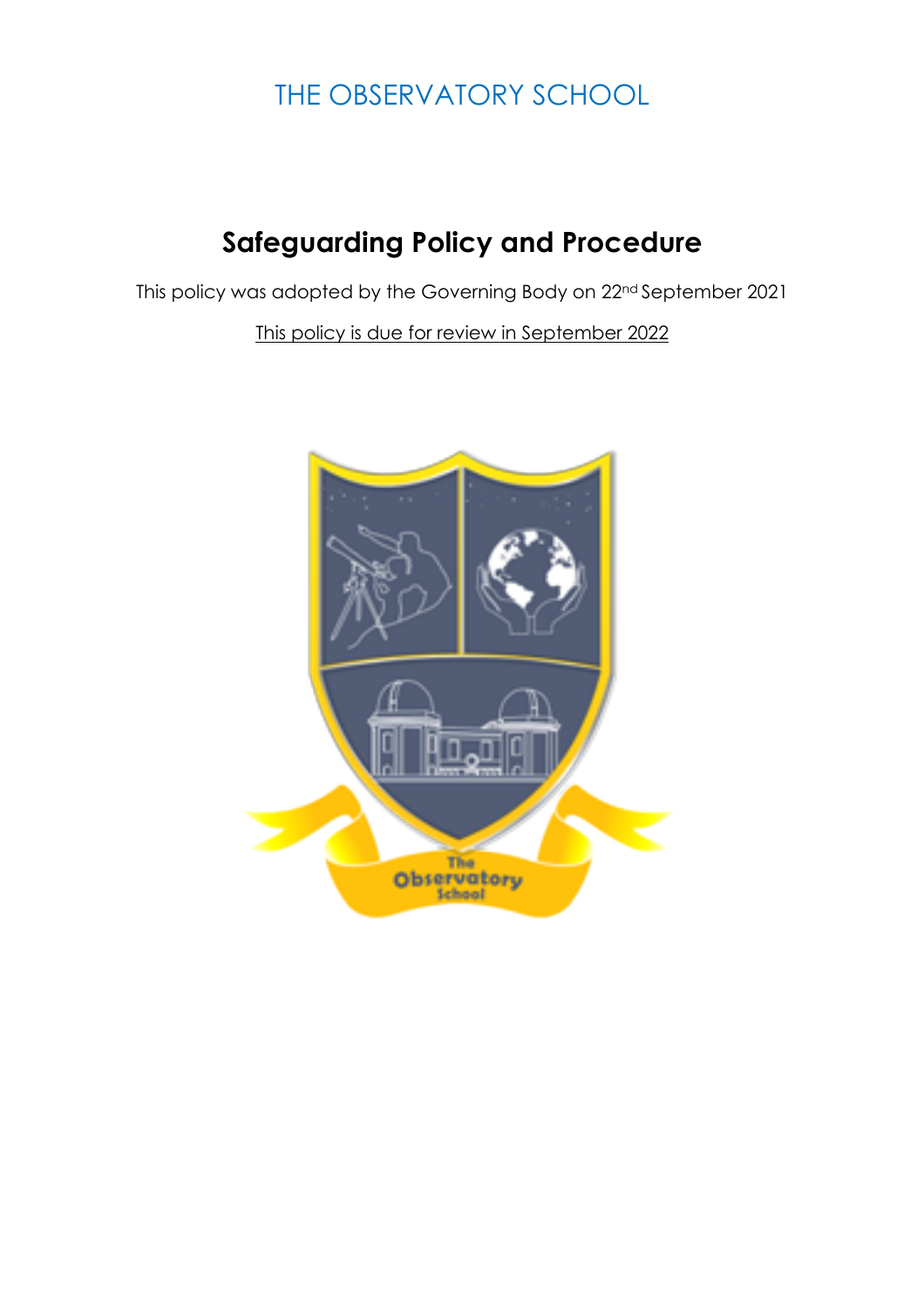# **Key Contacts:**

| <b>Role:</b>                                              | <b>Name/Details:</b>                                       | <b>Contact:</b>                                                                  |
|-----------------------------------------------------------|------------------------------------------------------------|----------------------------------------------------------------------------------|
| Designated Safeguarding Lead                              | <b>Gregory Chiswell</b>                                    | headteacher@theobservator<br>yschool.wirral.sch.uk                               |
| Deputy Designated Safeguarding<br>Lead                    | Ann Baird                                                  | abaird@theobservatoryscho<br>ol.wirral.sch.uk                                    |
| Nominated Governor for<br>Safeguarding / Child Protection | Jane Owens                                                 | ieb@theobservatoryschol.wir<br>ral.sch.uk                                        |
| <b>Chair of Governors</b>                                 | Jane Owens                                                 |                                                                                  |
| Local Authority Designated Officer<br>(LADO)              | Anne King                                                  | 0151 666 4442/5525<br>anneking1@wirral.gov.uk<br>and kerrywilliams@wirral.gov.uk |
| Head of Service Quality &<br>Safeguarding Children        | Joe Banham                                                 | 0151 666 4371                                                                    |
| Prevent Co-ordinator                                      | <b>Alison Burnett</b>                                      | Alison.Burnett@Liverpool.gov.uk<br>07394559106                                   |
| Prevent Team Merseyside Police                            | <b>Prevent Team</b>                                        | 0151 777 8125                                                                    |
| Director of Children's Services                           | Simone White                                               | 0151 606 2000                                                                    |
| <b>Integrated Front Door</b>                              | Mon-Fri, 9am - 5pm<br>Outside of these<br>hours - EDT      | Tel: 0151 606 2008<br>ifd@wirral.gov.uk<br>Tel: 0151 677 6557                    |
| Police                                                    | In an emergency<br>For non-emergency<br>but possible crime | 999<br>101                                                                       |

# **School Record of Safeguarding Training:**

| <b>Type of Training:</b>                                      | Date completed:         | <b>Next due date:</b> |
|---------------------------------------------------------------|-------------------------|-----------------------|
| Whole School Safeguarding Training<br>(Due every three years) | 01/09/2021-3/09/2021    | 01/09/2023            |
| Senior Designated Safeguarding Lead                           | <b>Gregory Chiswell</b> | 23/01/2022            |
| (DSL)<br>(Due every 2 years)                                  | 24/01/2020              |                       |
| Deputy Senior DSL (Due every 2 years)                         | Ann Baird               | 23/01/2022            |
|                                                               | 24/01/2020              |                       |
| Advanced Safeguarding for DSLs                                | <b>Gregory Chiswell</b> |                       |
|                                                               | 28/11/2018              |                       |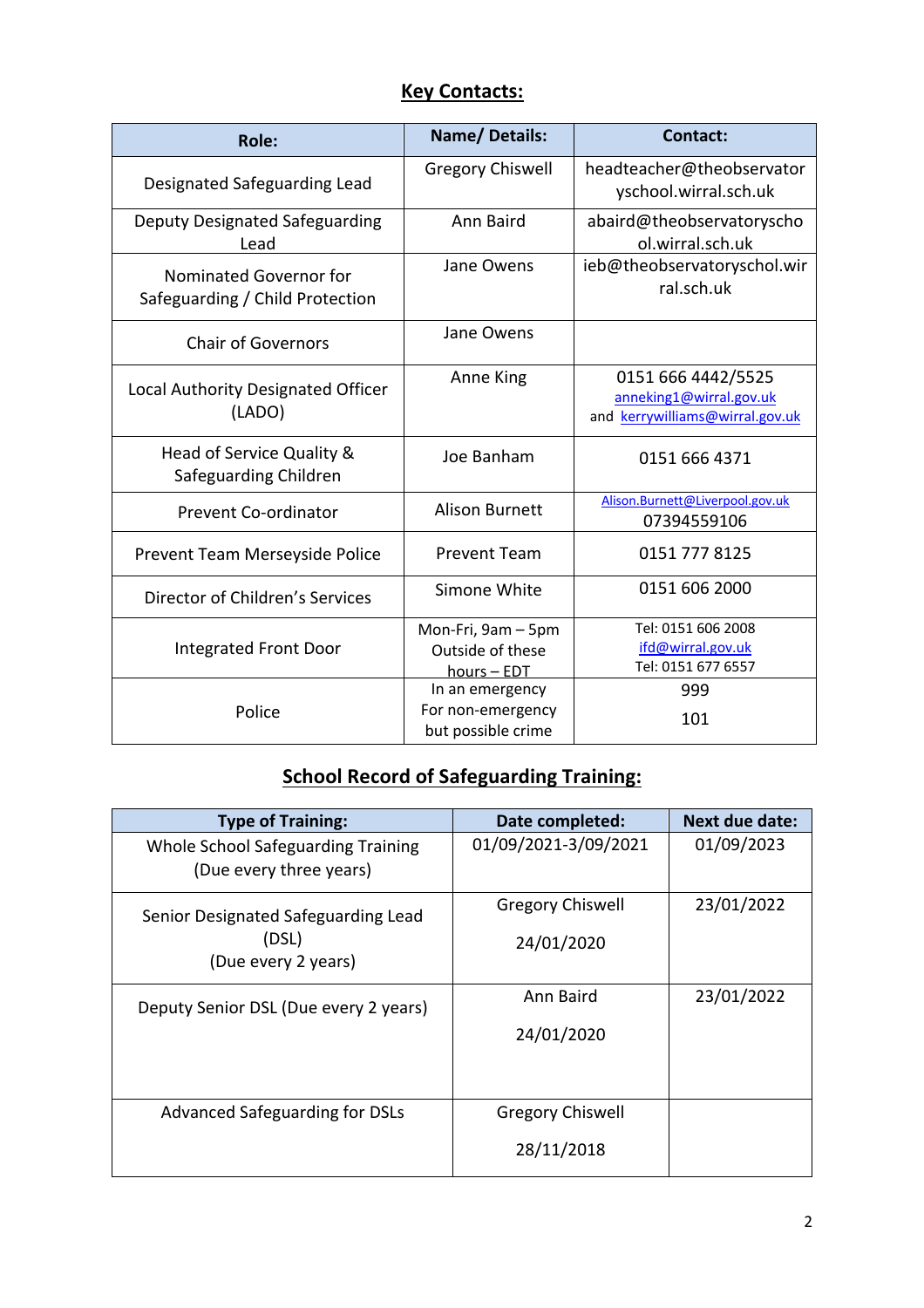|                                                                       | Jane Owens                            |                                                 |
|-----------------------------------------------------------------------|---------------------------------------|-------------------------------------------------|
|                                                                       | 25/02/2021                            |                                                 |
| Whole School Staff Refresher/updates<br>(Annual)                      | 01/09/2021                            | 01/09/2022                                      |
|                                                                       | [Safeguarding Update<br>topic weekly] | [Safeguarding<br><b>Update topic</b><br>weekly] |
| Safer Recruitment Training                                            | <b>Gregory Chiswell</b>               | 01/11/2021                                      |
| (Due every 5 years)                                                   | 08/02/2016                            |                                                 |
|                                                                       |                                       |                                                 |
| <b>Safer Recruitment Training</b>                                     | Sarah Gower                           | 01/11/2021                                      |
| (Due every 5 years)                                                   | 02/11/2016                            |                                                 |
| <b>Safer Recruitment Training</b>                                     | Andrea Gardner                        | 10/07/2023                                      |
| (Due every 5 years)                                                   | 11/07/2018                            |                                                 |
| <b>Safer Recruitment Training</b><br>(Due every 5 years)              | Jane Owens                            | 10/07/2023                                      |
|                                                                       | 11/07/2018                            |                                                 |
| <b>Governor Training</b>                                              | Jane Owens                            |                                                 |
|                                                                       | Advanced safeguarding                 |                                                 |
|                                                                       | for DSL's                             |                                                 |
|                                                                       | 25/02/2021                            |                                                 |
| DSL Prevent Training Update (for DSLs to<br>disseminate to ALL staff) | 01/09/2021                            | 01/09/2022                                      |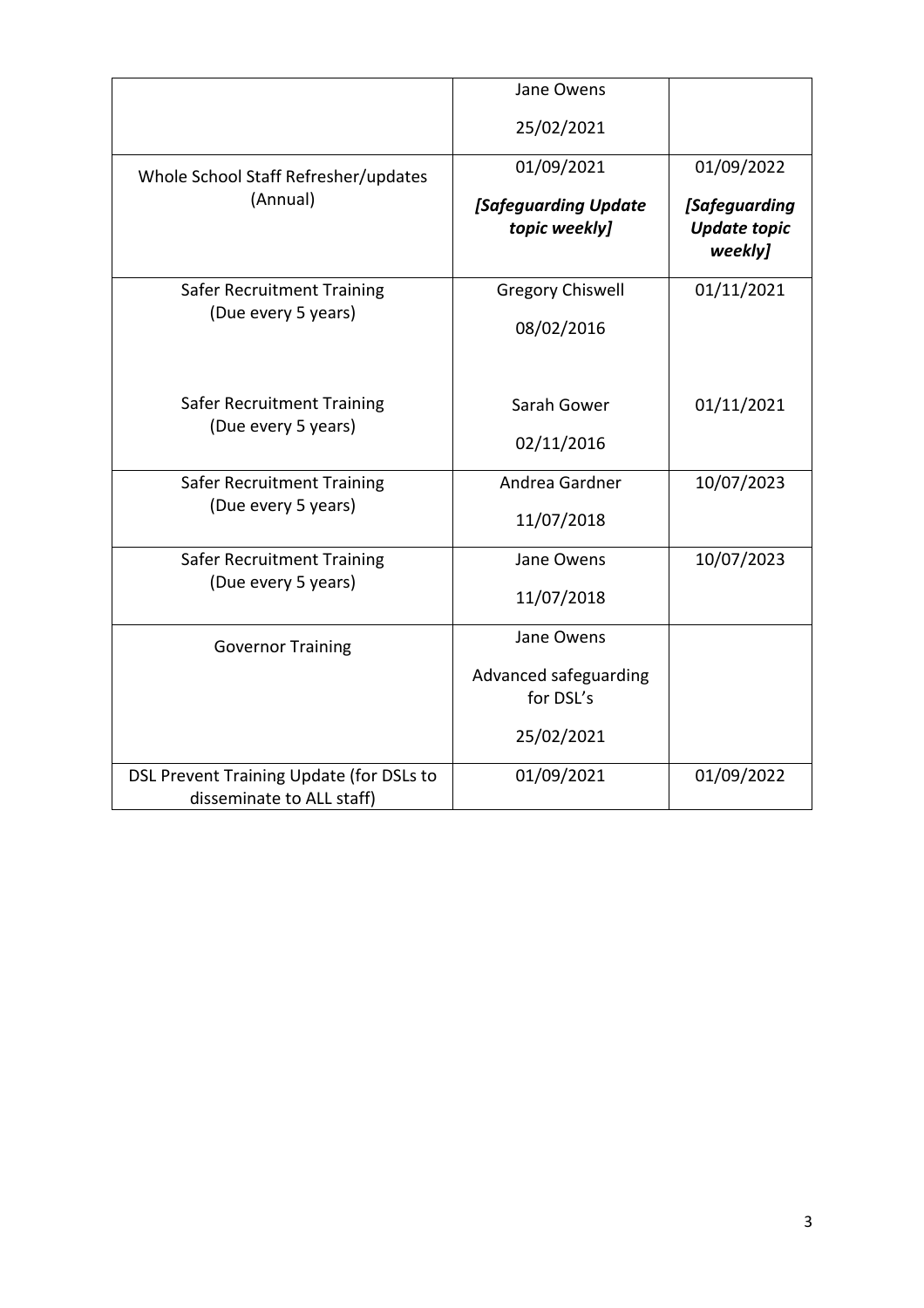# **Contents:**

| <b>Safeguarding Policy:</b> |                                                                          |         |
|-----------------------------|--------------------------------------------------------------------------|---------|
| $\mathbf{1}$                | Introduction                                                             |         |
| $\overline{2}$              | Our Ethos                                                                | 4       |
| 3                           | Scope                                                                    | 4       |
| 4                           | Legal Framework                                                          | 5       |
| 5                           | COVID-19 / Roles and Responsibilities                                    | $5 - 7$ |
| 6                           | <b>Supporting Children</b>                                               | 8       |
| $\overline{7}$              | <b>Safeguarding Procedure</b>                                            | 9       |
| 8                           | Dealing with a Disclosure / Record Keeping                               | 9/10    |
| 9                           | Discussing Concerns with the Family                                      | 11      |
| 10                          | Safer Workforce and Managing Allegations                                 |         |
| 11                          | 13<br>Staff induction, training and development                          |         |
| 12                          | Confidentiality, consent and information sharing                         | 14      |
| 13                          | Inter-agency working                                                     | 14      |
| 14                          | Contractors, Service and Activity Providers and Work Placement Providers | 15      |
| 15                          | Whistleblowing and complaints                                            | 15      |
| 16                          | <b>Site Security</b>                                                     | 15      |
| 17                          | <b>Quality Assurance</b>                                                 | 16      |
| 18                          | <b>Policy Review</b>                                                     | 16      |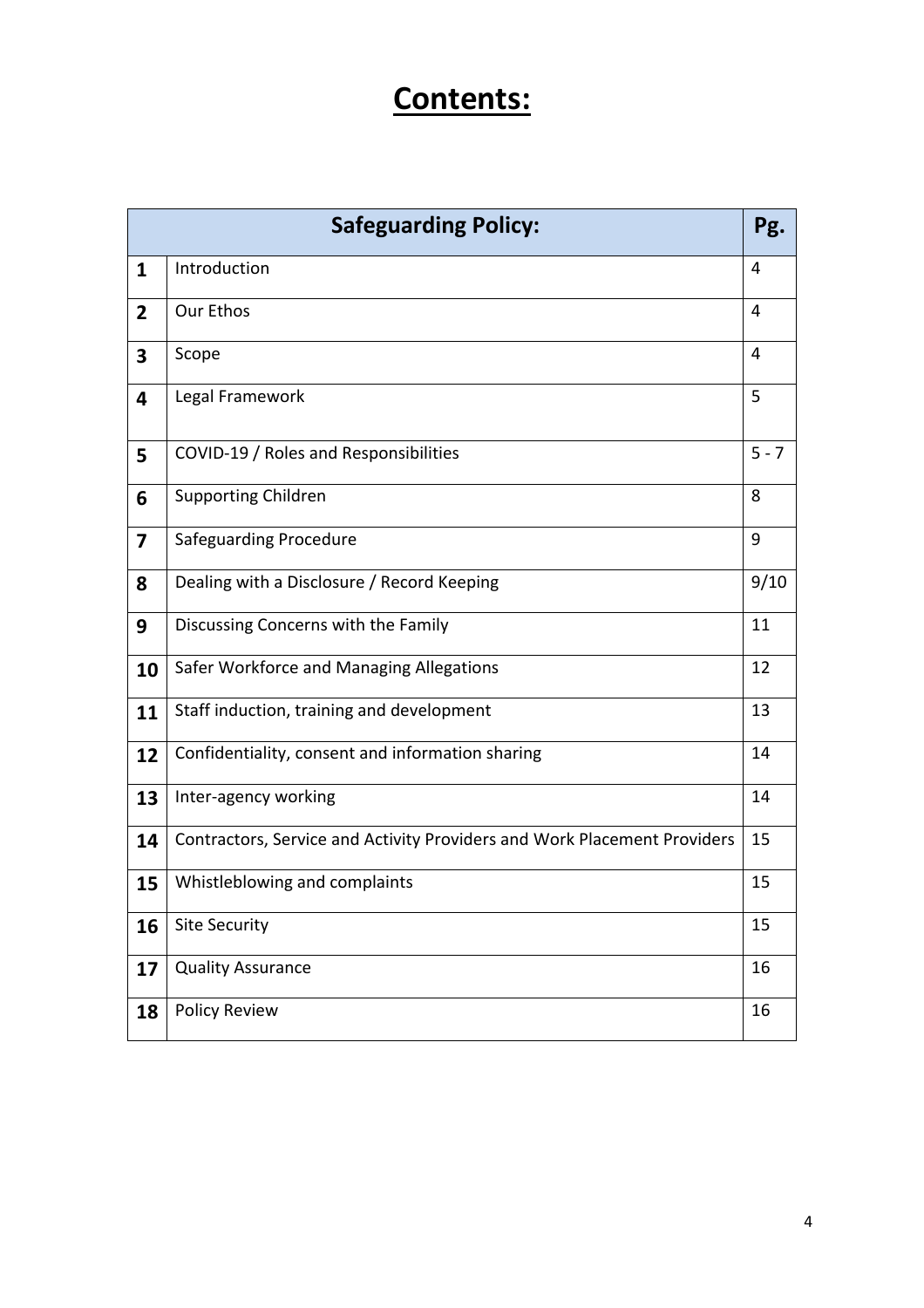#### **Safeguarding Policy:**

# **INTRODUCTION:**

- 1.1. It is essential that **everybody** working in our school understands their safeguarding responsibilities. Everyone who comes into contact with children and families has a role to play ensuring children and young people are safe from abuse, neglect exploitation and harm. Our school is committed to safeguarding children and aims to create a culture of vigilance. All staff should make sure that any decisions made are **in the best interests of the child.** The Observatory School is a mixed KS2, 3 and 4 community SEMH (Social, Emotional and Mental Health) specialist provision. Despite the category of SEMH, the school takes pupils from all four broad areas of need. We know all our pupils are vulnerable and take our safeguarding responsibility seriously.
- 1.2. Our pupils' welfare is our paramount concern. The governing body will ensure that our school will safeguard and promote the welfare of pupils and work together with agencies to ensure that our school has adequate arrangements to identify, assess and support those children who are suffering or where significant is harm is is suggested. (https://www.wirralsafeguarding.co.uk/procedures/1-2-recognitionsignificant-harm/)
- 1.3. Our school is a community and all those directly connected, staff members, governors, parents, families and pupils, have an essential role to play in making it safe and secure for all.
- 1.4. This procedure document provides the basis for good practice within the school for Safeguarding work. It should be read in conjunction with the Wirral Safeguarding Partnership safeguarding Policies and Procedures (https://www.wirralsafeguarding.co.uk/procedures/), plus the safeguarding appendix document. These are in keeping with relevant national procedures and reflect what the partnership considers to be safe and professional practice in this context.

# **2 OUR ETHOS:**

- 2.1 We believe that this school should provide a caring, positive, safe and stimulating environment that promotes the social, physical, spiritual and moral development of the individual child; enabling all children to thrive.
- 2.2 We recognise the importance of providing an environment within our school that will help children feel safe and respected. We recognise the importance of enabling children to talk openly and to feel confident that they will be listened to. We recognise that both mental and physical health are relevant to safeguarding and the welfare of children
- 2.3 We recognise that all adults within the school, including permanent, supply staff, temporary staff, volunteers, parents and governors, have a full and active part to play in protecting our pupils from harm.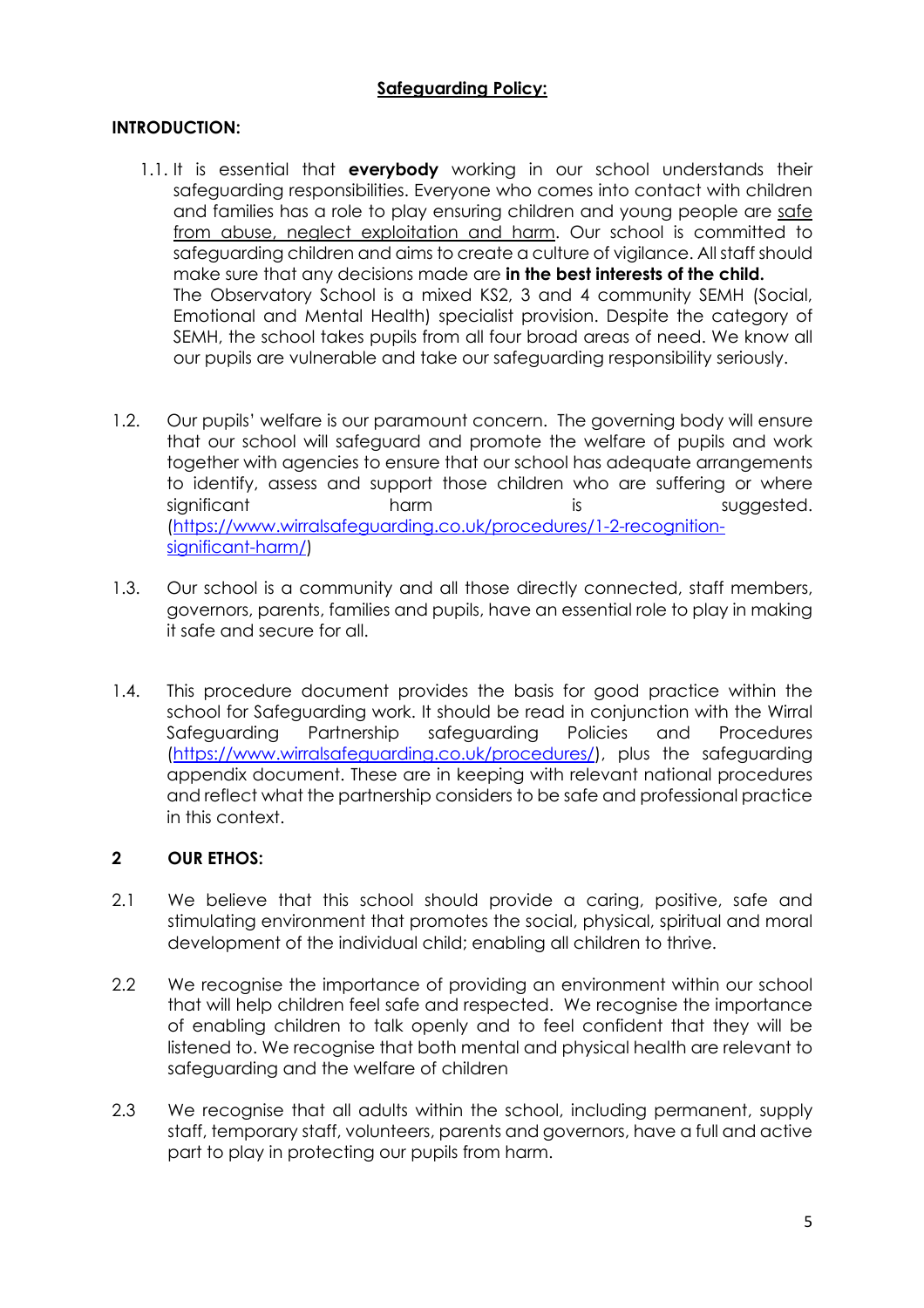2.4 We will work pro-actively with parents & carers to build a solid understanding of the school's responsibilities to ensure the welfare of all children, including the need for referrals to other agencies in some situations.

# **3 SCOPE**

- 3.1 In line with the law, this policy defines a child as anyone under the age of 18 years but in the case of SEN it is up to 25 years of age.
- 3.2 This policy applies to all members of staff in our school, including all permanent, temporary and support staff, governors, volunteers, contractors and external service or activity providers.
- 3.3 This policy applies to all learners in this school.

#### **4 THE LEGAL FRAMEWORK**

- 4.1 Section 175 of the Education Act 2002 places a duty on governing bodies of maintained schools and further education institutions (including sixth-form colleges) to make arrangements for ensuring that their functions relating to the conduct of the school are exercised with a view to safeguarding and promoting the welfare of children who are pupils at the school. Section 157 of the same Act places a similar duty on non-maintained and independent schools, including free schools and academies.
- 4.2 Under section 10 of the Children Act 2004, all maintained schools, further education colleges and independent schools, including free schools and academies, are required to co-operate with the local authority to improve the well-being of children in the local authority area.
- 4.3 Under section 14B of the Children Act 2004, the Local Safeguarding Children Board can require a school or further education institution to supply information in order to perform its functions. This must be complied with.

4.4 This policy and the accompanying procedure have been developed in accordance with the following statutory guidance and local safeguarding procedures:

*Working Together to Safeguard Children: A Guide to Inter-Agency Working to Safeguard and Promote the Welfare of Children, July 2018:*

*https://www.gov.uk/government/publications/working-together-to-safeguardchildren--2*

*Keeping Children Safe in Education: Statutory Guidance for Schools and Colleges, September 2021*

https://assets.publishing.service.gov.uk/government/uploads/system/uploads/attac hment\_data/file/1007260/Keeping\_children\_safe\_in\_education\_2021.pdf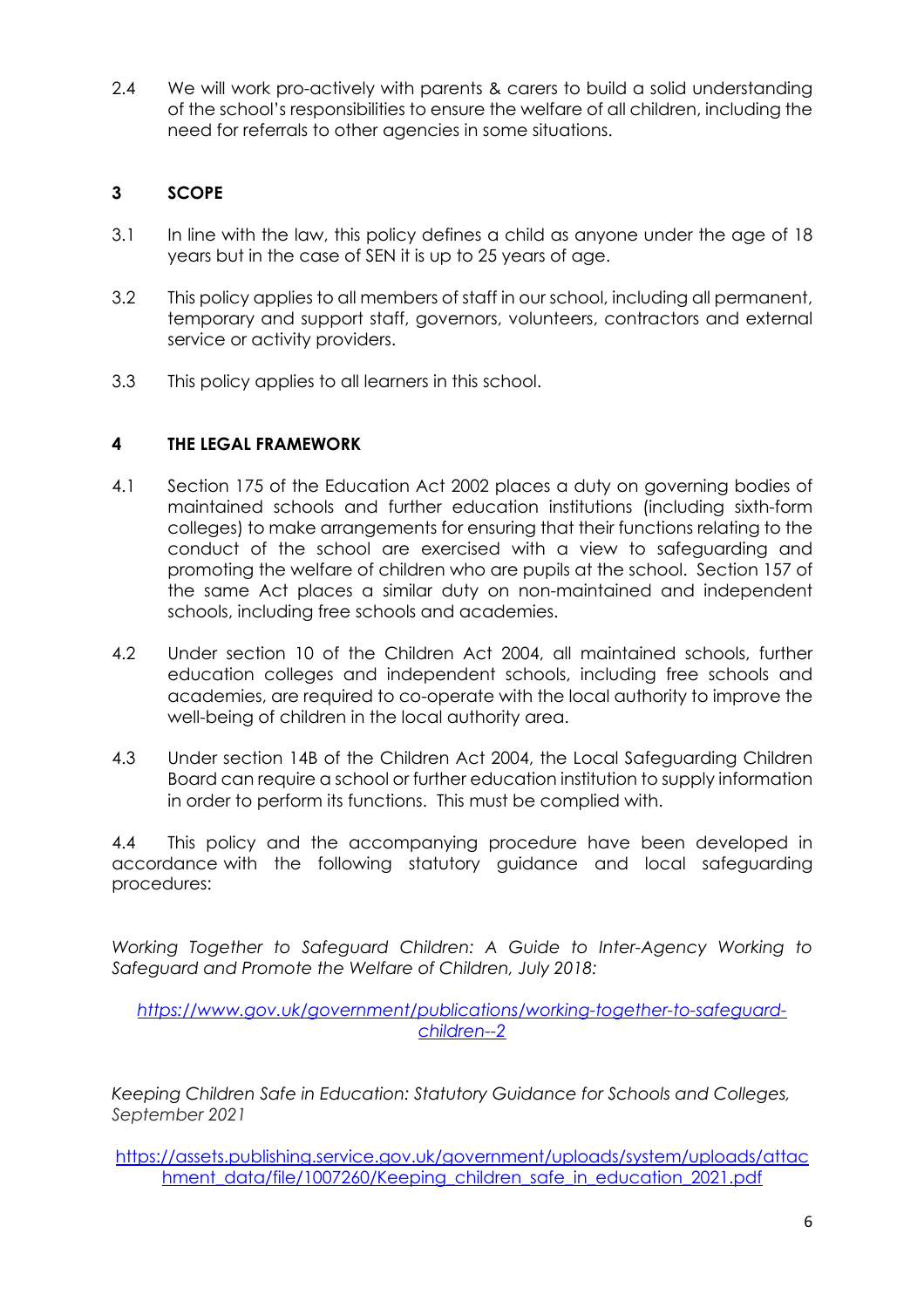https://www.wirralsafeguarding.co.uk/procedures/

# **5 COVID-19 / ROLES AND RESPONSIBILITIES**

5.1 Keeping Children Safe in Education (KCSIE) remained in force throughout the response to coronavirus (COVID-19).

The department has issued non-statutory interim guidance on safeguarding in schools, colleges and other providers during the coronavirus outbreak. This guidance supports governing bodies, proprietors, senior leadership teams and designated safeguarding leads to continue to have appropriate regard to KCSIE and keep their children safe. It suggests where schools and colleges might consider safeguarding policy and process differently when compared to business as usual.

5.2 The school's Designated Safeguarding Lead (DSL) with overall designated responsibility for safeguarding is Gregory Chiswell. We have a deputy designated safeguarding lead, Ann Baird to ensure there is appropriate cover for this role at all times. **The responsibilities of all Designated Safeguarding Lead are described in Appendix A.**

The Designated Safeguarding Lead will be on our school's leadership team and their role of Designated Safeguarding Lead (and the deputy) will be **explicit in their job description**. This person should have the appropriate authority and be given the time, funding, training, resources and support to provide advice and support to other staff on child welfare and Safeguarding matters, to take part in strategy discussions and inter-agency meetings – and/or to support other staff to do so – and to contribute to the assessment of children. The designated safeguarding lead (and any deputies) are most likely to have a complete safeguarding picture and be the most appropriate person to advise on the response to safeguarding concerns. (KCSIE, 2021).

- 5.3 The school has a **nominated governor** Jane Owens responsible for safeguarding to champion good practice, to liaise with the head teacher and to provide information and reports to the governing body.
- 5.4 The **case manager for dealing with allegations** of abuse made against school staff members is the head teacher. The case manager for dealing with allegations against the head teacher is the chair of governors Jane Owen. **The procedure for managing allegations is detailed in Appendix Document.**
- 5.5 The **head teacher** or proprietor will ensure that the policies and procedures adopted by the governing body are fully implemented and sufficient resources and time are allocated to enable staff members to discharge their safeguarding responsibilities. All staff and other adults are clear about procedures where they are concerned about the safety of a child, including if children go missing from school
- 5.6 The **governing body** is collectively responsible for ensuring that safeguarding arrangements are fully embedded within the school's ethos and reflected in the school's day-to-day practice.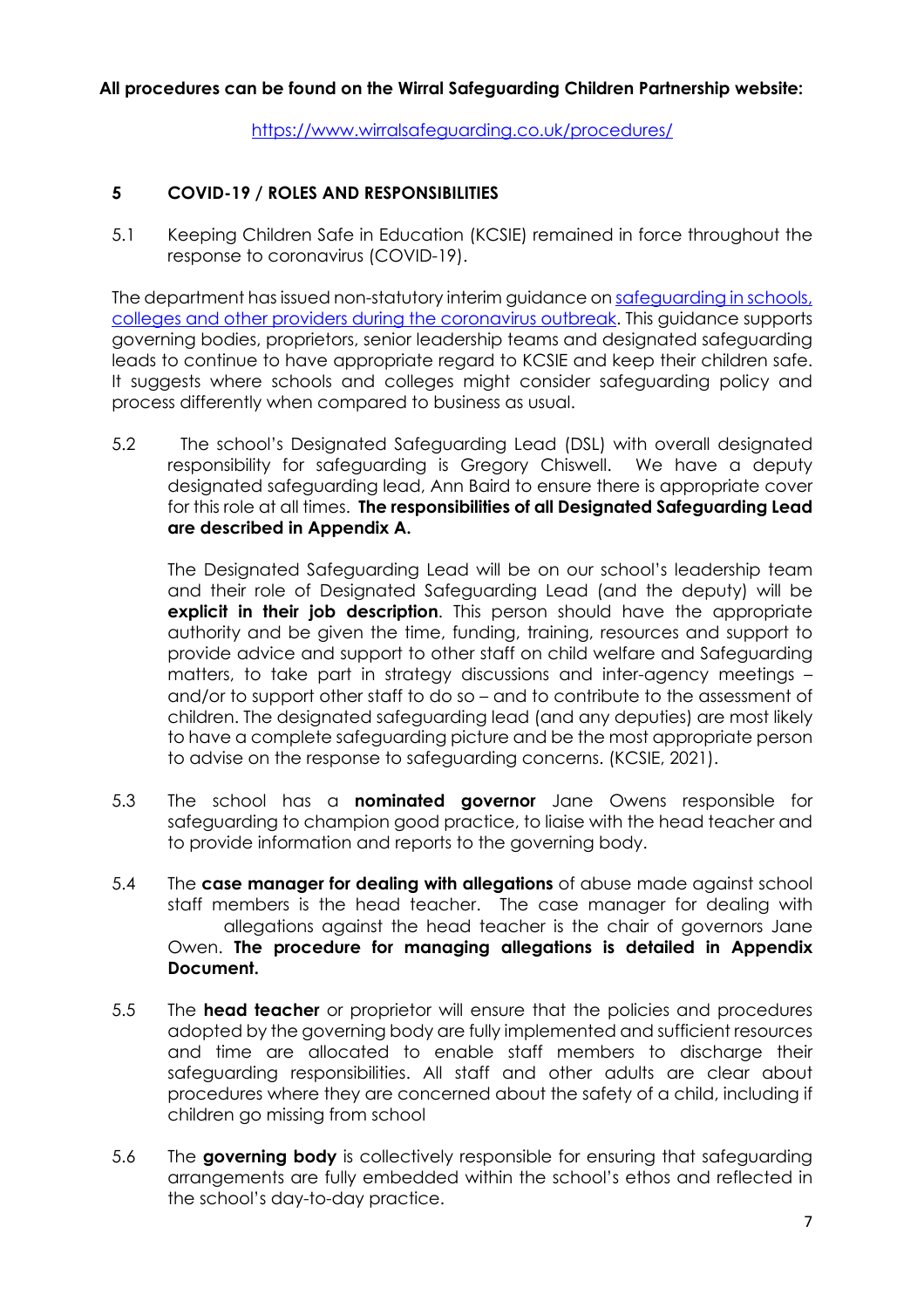- 5.7 **All staff members, governors, volunteers and external providers** know how to recognise signs and symptoms of abuse, how to respond to pupils who disclose abuse and what to do if they are concerned about a child. They are aware that behaviours and physical signs linked to behaviours that put children in danger. All staff should know what to do if a child tells them he/she is being abused or neglected. Staff should know how to manage the requirement to maintain an appropriate level of confidentiality. This means only involving those who need to be involved, such as the designated safeguarding lead (or a deputy) and children's social care. Staff should never promise a child that they will not tell anyone about a report of abuse, as this may ultimately not be in the best interests of the child. Safeguarding issues can manifest themselves via peer on peer abuse. This may include, but not limited to: bullying (including cyber bullying), gender based violence/sexual harassment, sexual violence and assaults, harmful sexual behaviour and sexting. Staff should recognise that children are capable of abusing their peers. (See 7-minute Briefings in Appendix document)
- 5.8 Staff must challenge any form of derogatory and sexualised language or behaviour. Staff should be vigilant to sexualised/aggressive touching/grabbing DfE guidance situates sexual violence, sexual harassment and harmful sexual behaviour in the context of developing a whole-school safeguarding culture, where sexual misconduct is seen as unacceptable, and not 'banter' or an inevitable part of growing up. Advice about tackling and reporting sexual harassment in schools and colleges from Sept 2021 is here:

https://assets.publishing.service.gov.uk/government/uploads/system/uploads/attac hment\_data/file/999239/SVSH\_2021.pdf)

It should be recognised that these issues are likely to occur, and so schools should have procedures in place to deal with them. Groups at particular risk include girls, students who identify as Lesbian, Gay, Bisexual, Transgender+ (LGBT+), or are perceived by peers to be LGBT+, and pupils with SEND. Pupils are protected from 'upskirting', bullying, homophobic, biphobic and transphobic behaviour, racism, sexism, and other forms of discrimination

Any discriminatory behaviours are challenged, and children are supported to understand how to treat others with respect. We also have a statutory duty to report and record any of the above incidents.

The appropriate safeguarding lead person should be familiar with the full guidance from the UK Council for Internet Safety (UKCIS), Sharing nudes and semi-nudes: advice for education settings working with children and young people

https://www.gov.uk/government/publications/sharing-nudes-and-seminudes-advice-for-education-settings-working-with-children-and-youngpeople

It is important that schools record incidents across the whole spectrum of sexual violence, sexual harassment, and harmful sexualised behaviours so that they can understand the scale of the problem in their own schools and make appropriate plans to reduce it. For more guidance go to: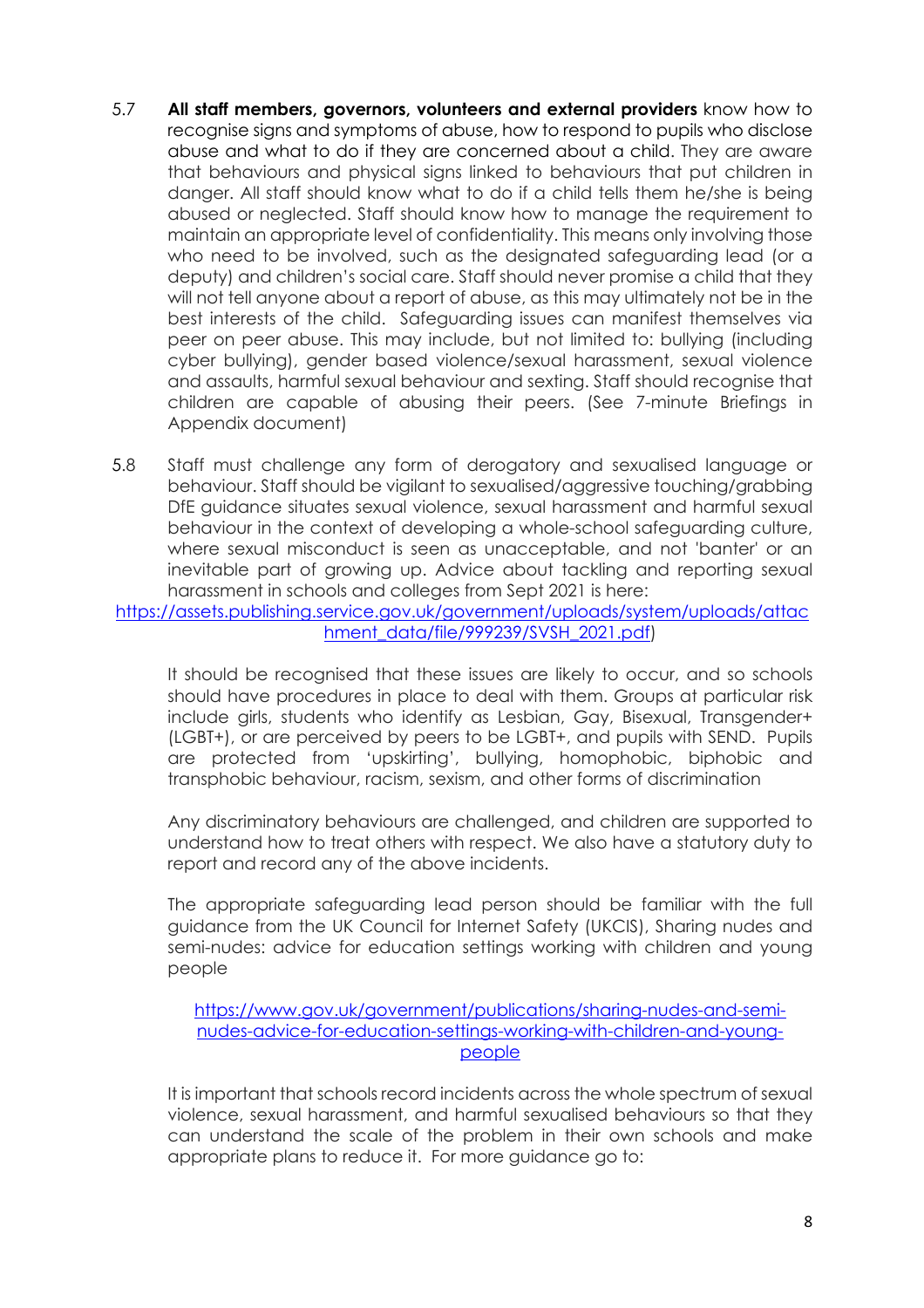Sexual violence and sexual harassment between children in schools and colleges (publishing.service.gov.uk) – from September 2021

The guidance covers: It covers what sexual violence and harassment is, schools' and colleges' legal responsibilities, a whole school or college approach to safeguarding and child protection and how to respond to reports of sexual violence and sexual harassment

All such incidents should be immediately reported to the Designated Safeguarding Lead (DSL) or equivalent and managed in line with your setting's child protection policies. Victims of harm should be supported by the school's pastoral system.

A bespoke helpline for children and young people who've experienced abuse at school, and for worried adults and professionals that need support and guidance. If you are concerned about something, you can contact the NSPCC helpline Report Abuse in Education on 0800 136 663 or email help@nspcc.org.uk.

5.9 There is a policy regarding the use of mobile phones, cameras and other digital recording devices e.g. i-Pads. For online safety, there is within the policy support about children accessing the internet whilst they're at school using data on their phones (3G or 4G networks).

There is a policy for remote learning that demonstrates on understanding of how to follow safeguarding procedures when planning remote education strategies and teaching remotely during the coronavirus (COVID-19) outbreak. (All IT policies are located in the Shared Staff Folder and highlighted at induction)

Remote education good practice - GOV.UK (www.gov.uk) Safeguarding and remote education during coronavirus (COVID-19) - GOV.UK (www.gov.uk) Review your remote education provision - GOV.UK (www.gov.uk)

#### **6 SUPPORTING CHILDREN**

- 6.1 We recognise that children who are abused or witness violence (Domestic Abuse) are likely to have low self-esteem and may find it difficult to develop a sense of self-worth. https://www.gov.uk/guidance/domestic-abuse-how-toget-help They may feel helpless, humiliated and some sense of blame. Our school may be the only stable, secure and predictable element in their lives.
- 6.2 We accept that the behaviour of a child in these circumstances may range from that which is perceived to be normal to aggressive or withdrawn.
- 6.3 Our school will support all pupils by: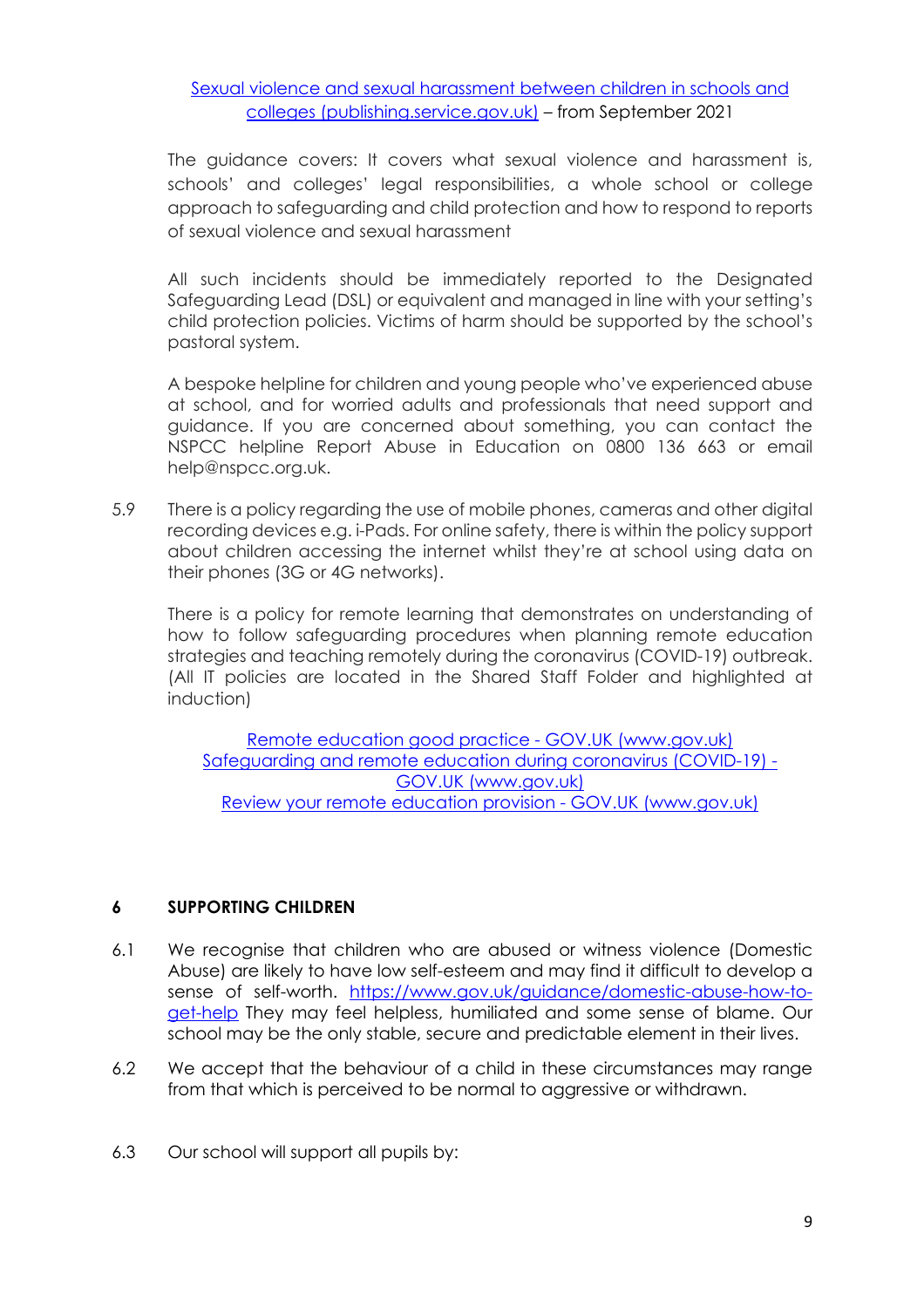- $\triangleright$  ensuring the content of the curriculum includes social and emotional aspects of learning; Through PSHE and other curriculum contexts, pupils are encouraged to talk about feelings and deal assertively with pressures, are listened to, and know to whom they can turn to for help and advice;
- $\triangleright$  providing pupils with a range of appropriate adults to approach if they are in difficulties; and ensuring that pupils are taught about safeguarding so that they 'recognise when they are at risk and how to get help when they need it'
- $\triangleright$  supporting the child's development in ways that will foster security, confidence and independence and encourage the development of self-esteem and selfassertiveness while not condoning aggression or bullying; (The anti-bullying policy is located in the Staff Shared Folder)
- $\triangleright$  ensuring a comprehensive curriculum response to online safety, enabling children and parents to learn about the risks of new technologies and social media and to use these responsibly; plus Relationship and Sexual Health Education (RSHE) requirements.
- $\triangleright$  liaising and working together with other support services and those agencies involved in safeguarding children; including domestic abuse https://www.gov.uk/government/consultations/domestic-abuse-actstatutory-guidance
- $\triangleright$  ensuring that the curriculum will help children stay safe, recognise when they do not feel safe and identify who they might or can talk to and will support young people to become more resilient to inappropriate behaviours towards them, risk taking behaviours and behaviours that children may be coerced into including, sexual harassment, peep-on-peer abuse, 'sexting' and the displaying of 'Harmful Sexualised Behaviour'; https://www.csacentre.org.uk/resources/key-messages/harmful-sexualbehaviour/
- $\triangleright$  having a behaviour policy that is aimed at supporting vulnerable pupils in the school. The school will ensure that each pupil knows that some behaviour is unacceptable but that they are valued and not to be blamed for any abuse which has occurred; (The behaviour policy is located in the Shared Staff)
- $\triangleright$  The behaviour policy outlines measures to prevent bullying, including cyberbullying, prejudice-based and discriminatory bullying
- $\triangleright$  Clear procedures are in place for addressing and minimising the risk of peeron-peer abuse, including sexual violence and sexual harassment - these procedures are easily understood and easily accessible
- $\triangleright$  acknowledging the importance of 'contextual safeguarding', https://contextualsafeguarding.org.uk/ which considers wider environmental factors in a pupil's life that may be a threat to their safety and/or welfare. (Working together to safeguard children July 2018 and KCSIE September 2021).
- $\triangleright$  liaising with a range of Early Help agencies that support the pupil such as Health Services, Wirral Social Care, Child and Adolescent Mental Health Services,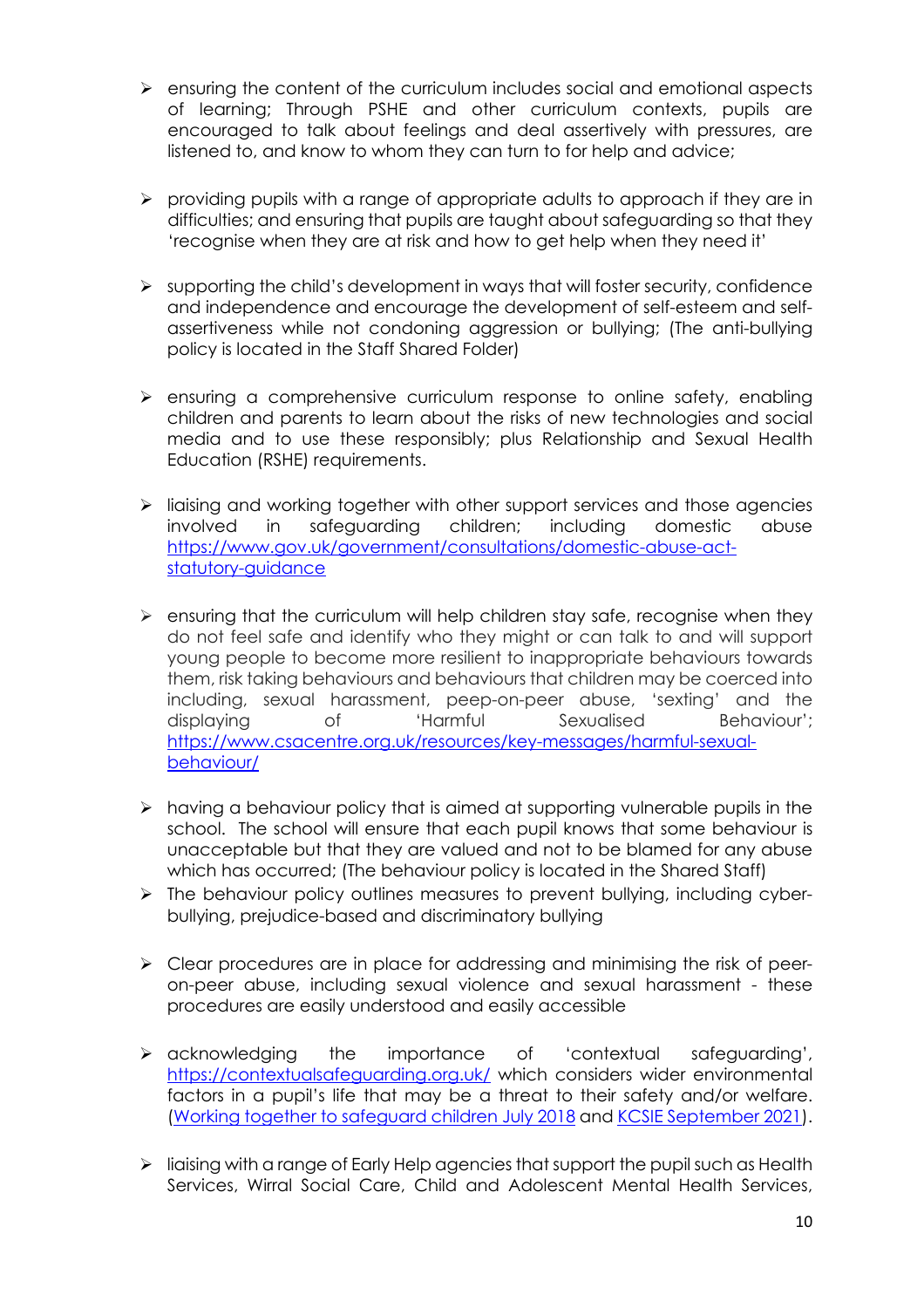Education Welfare Services, Special Educational Support Services, Youth Services and the Educational Psychology Service. https://www.gov.uk/government/publications/promoting-children-andyoung-peoples-emotional-health-and-wellbeing

- Ø ensuring that, when a pupil who is the subject of a Child Protection **(CP)** Plan leaves, their information is transferred to the new school within two weeks and that the child's Social Worker is informed that the child has moved;
- $\triangleright$  After 20 days absence if a child has moved and the new school is unknown the school will post details on the 'Pupil to Pupil' register;\* **NB: Most pupils at The Observatory School have a EHCP plan in place, so the statutory guidance on school admissions apply – Children can not be moved off the register while still named on the EHCP. (See Appendix Y – The Observatory School Safeguarding vulnerable learners not attending the school / living out of area)**
- $\triangleright$  alert the authority if it is aware of any child being looked after under a Private Fostering arrangement. On admission to school, and at other times, the school will be vigilant in identifying any private fostering arrangement. (See Appendix document)
- $\triangleright$  acknowledging that a child that is looked after (CLA) or has been previously looked after by the Local Authority potentially remains vulnerable and all staff should have the skills, knowledge and understanding to keep CLA and previously looked after children safe. It is important that all agencies work together and prompt action is taken on concerns to safeguard these children, who are a particularly vulnerable group;
- Ø applying disciplinary measures such as restraint or isolation in response to incidents involving children with special educational needs and disabilities (SEND), by considering the risks carefully, given the additional vulnerability of the group;
- $\triangleright$  recognising that to safeguard a pupil, it may be necessary to use restraint and yet restraint is likely to impact on the well-being of the child. By planning positive and proactive behaviour support, schools and colleges can reduce the occurrence of risky behaviour and the need to use restraint. Guidance is available here:

*https://www.gov.uk/government/publications/use-of-reasonable-force-inschools*

#### **7 SAFEGUARDING PROCEDURE**

7.1 We have developed a structured procedure in line with *Wirral Safeguarding Children Partnership* which will be followed by all members of the school community in cases of suspected abuse. **This is** detailed in Appendix Document.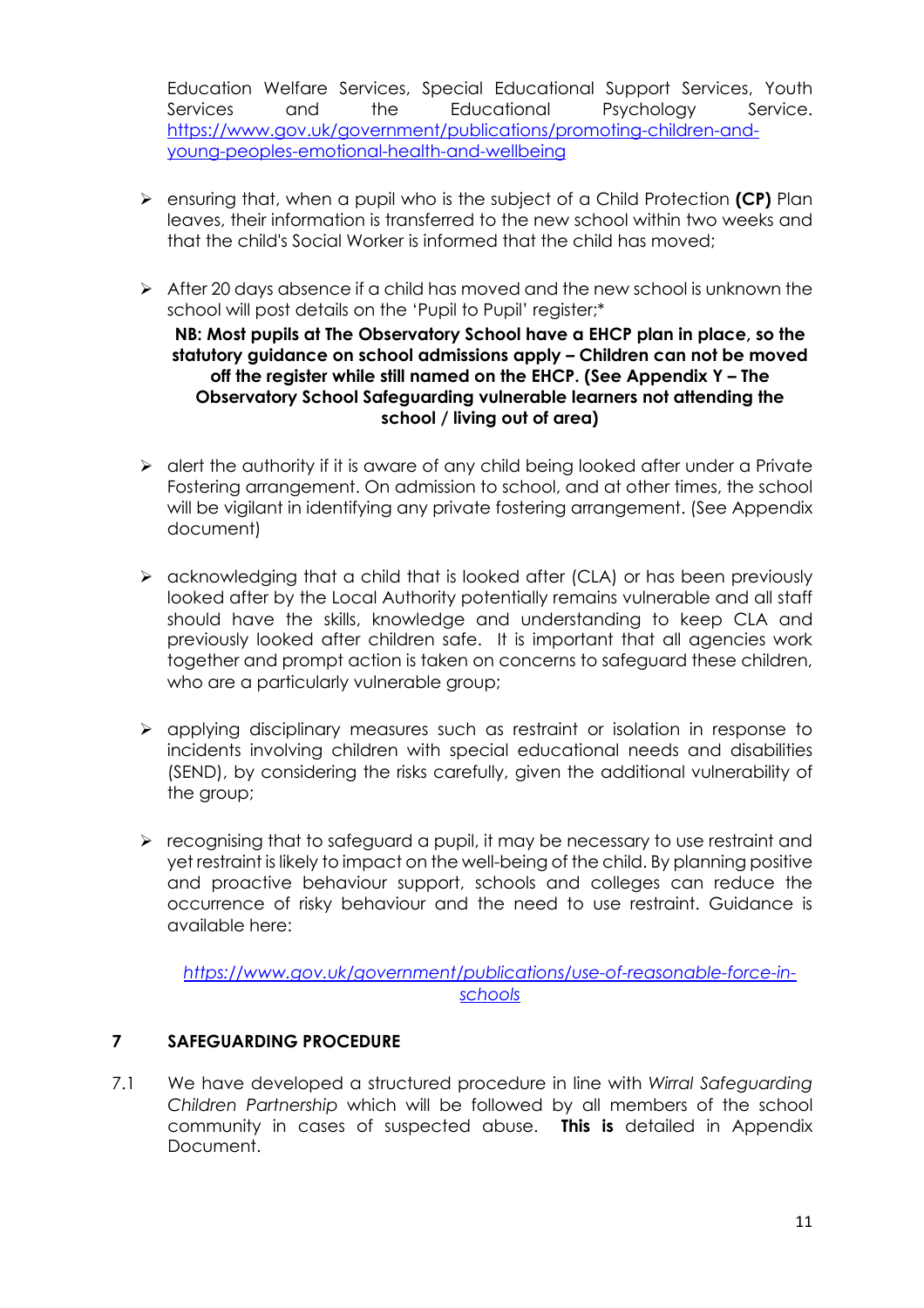- 7.2 In line with the procedures, the Integrated Front Door will be contacted as soon as there is a significant concern (0151 606 2008 / ifd@wirral.gov.uk)
- 7.3 The name of the Designated Safeguarding Lead will be clearly advertised in the school **and on the website**, with a statement explaining the school's role in referring and monitoring cases of suspected abuse.
- 7.4 We will ensure all parents and carers are aware of the responsibilities of staff members to safeguard and promote the welfare of children by publishing the policy and procedures on our website and by referring to them in our introductory school materials.
- 7.5 We will use the NSPCC- When to call the police to help designated safeguarding leads understand when they should consider calling the police and what to expect when they do.
- **8 DEALING WITH A DISCLOSURE MADE BY A CHILD – ADVICE FOR ALL MEMBERS OF STAFF**
- 8.1 *If a child discloses that he or she has been abused in some way, the member of staff or volunteer should follow this guidance:*

| Receive - Listen actively, open body language, accept, non-<br>judgmental. Use TED (tell, explain, describe)                                                                 |  |  |
|------------------------------------------------------------------------------------------------------------------------------------------------------------------------------|--|--|
| Reassure - 'You've done the right thing by coming to me', re-<br>assure child that you have listened and hear what they are<br>saying; don't promise what can't be delivered |  |  |
| Respond - Tell what you are going to do and do it. Ensure child<br>is ok before leaving                                                                                      |  |  |
| Report - As soon as possible, to the Designated Senior Lead<br>(DSL) in school                                                                                               |  |  |
| Record - Vital – facts, no opinions – When? Where? Who?<br>What?                                                                                                             |  |  |
| Review – Take responsibility to follow up any referral with a DSL                                                                                                            |  |  |

In addition:

- $\triangleright$  Inform the Designated Safeguarding Lead without delay and follow safeguarding process.
- Ø Complete the Safeguarding incident/welfare concern form and pass it to the DSL.

*Dealing with a disclosure from a child and safeguarding issues can be stressful. Consider seeking support for yourself and discuss this with the DSL.*

Further information about what to do if you are worried that a child is being abused is available here in advice for practitioners: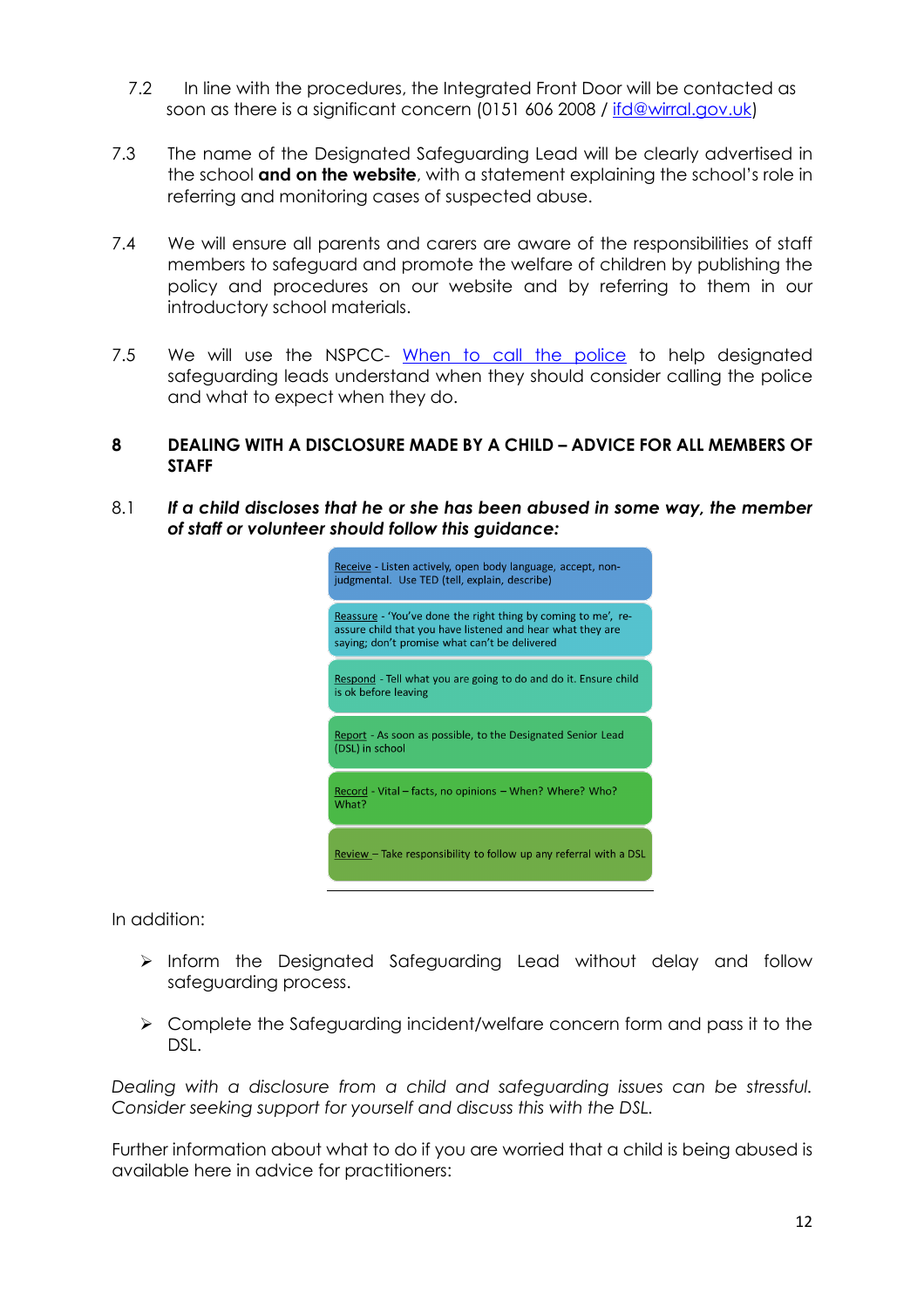#### **RECORD KEEPING**

8.2 All concerns, discussions and decisions made and the reasons for those decisions **must** be recorded on a Purple form, or on MYCONCERN. Supporting Families, Enhancing Future model (SFEF) to be used to capture the child's voice (appendix C)

8.3 We will continue to support any pupil leaving the school about whom there have been concerns by ensuring that all appropriate information, including Safeguarding and welfare concerns, is forwarded under confidential cover to the pupil's new school as a matter of priority.

8.4 Schools should have at least two emergency contacts for every child in the school in case of emergencies, and in case there are welfare concerns at the home in order to reduce the risk of not making contact with family members where welfare and/or safeguarding concerns are identified. (Keeping Children Safe in Education 2021)

#### **DISCUSSING CONCERNS WITH THE FAMILY AND THE CHILD – ADVICE FOR THE DESIGNATED SAFEGUARDING LEAD (DSL)**

- 9.1 In general, you should always discuss any concerns the school may have with the child's parents. They need to know that you are worried about their child. However, you should not discuss your concerns if you believe that this would place the child at greater risk or lead to loss of evidence for a police investigation.
- 9.2 If you make a decision not to discuss your concerns with the child's parents or carers, this must be recorded in the child's Safeguarding file with a full explanation for your decision.
- 9.3 It is important to record and consider the child's wishes and feelings, as part of planning what action to take in relation to concerns about their welfare. Capturing the lived experience of the child is paramount to ensure that actions remain child-centred (See Appendix document) (Supporting Families Enhancing Futures - SFEF) model to capture the child's lived experience **and their own words when possible.**

9.4 When talking to children, you should take account of their age, understanding and preferred language, which may not be English. It is also important to consider how a SEND child may need support in communicating.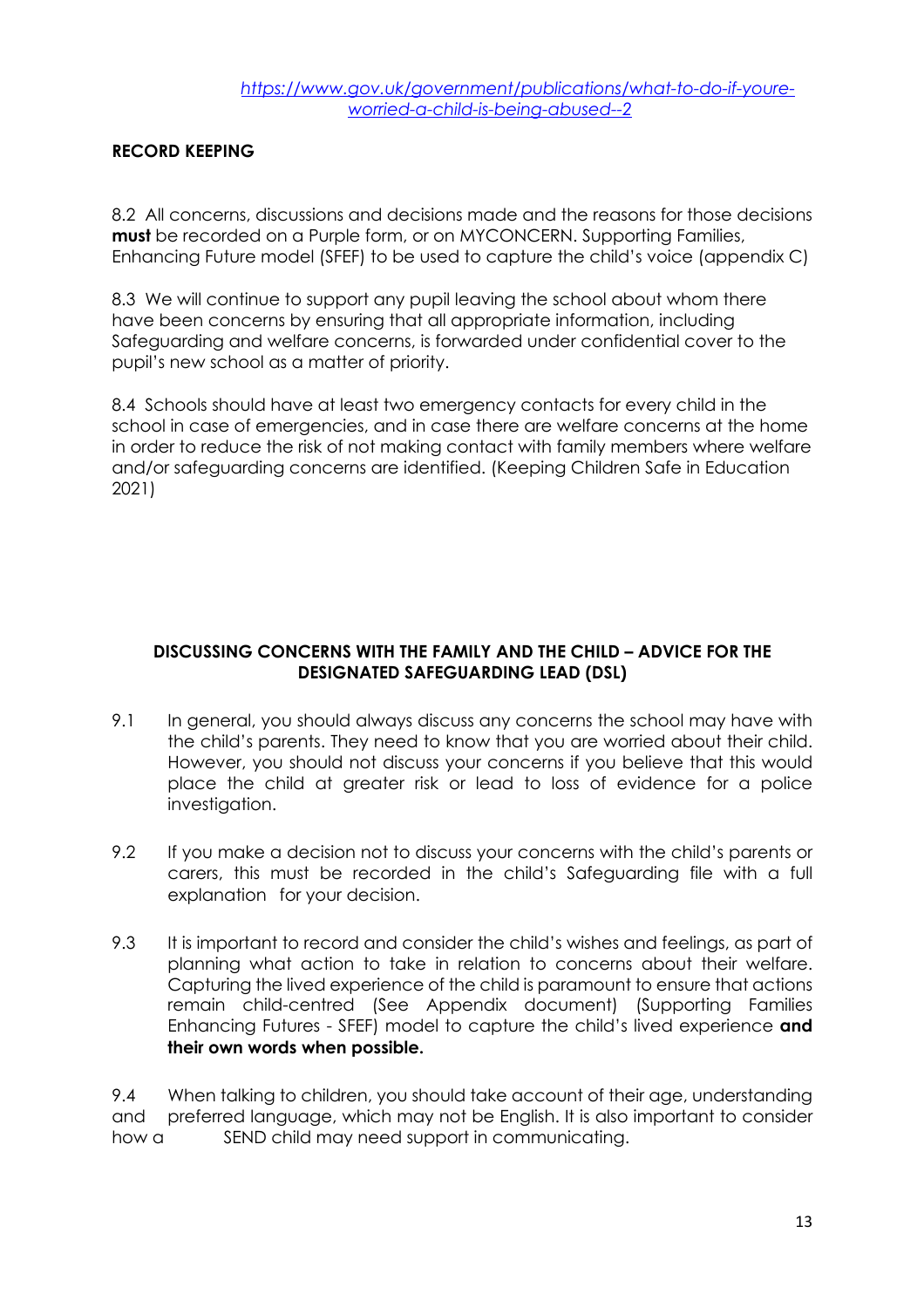9.5 How you talk to a child will also depend on the substance and seriousness of the concerns. You may need to seek advice from the Integrated Front Door or the police to ensure that neither the safety of the child nor any subsequent investigation is ieopardised.

- 9.6 If concerns have arisen as a result of information given by a child, it is important to reassure the child but not to promise confidentiality.
- 9.7 It is expected that you discuss your concerns with the parents and seek their agreement to making a referral to the Integrated Front Door, unless you consider that this would place the child at increased risk of significant harm.
- 9.8 You do not need the parents' consent to make a referral if you consider the child is in need of protection, although parents will ultimately be made aware of which organisation made the referral. If parents refuse to give consent to a referral but you decide to continue, you need to make this clear to the Integrated Front Door (IFD@wirral.gov.uk / 0151 606 2008).
- 9.9 If you decide to refer the child without the parents' consent, make sure to record this with a full explanation of your decision.
- 9.10 When you make your referral, you should agree with the Integrated Front Door what the child and parents will be told, by whom and when.

#### **MAKING A REFERRAL** - If a child or young person is at risk of harm, abuse or neglect please report it to the **Integrated Front Door**

# **Mon-Fri, 9:00am – 5.00pm Tel: 0151 606 2008**

#### **Outside of these hours Tel: 0151 677 6557**

#### **Email: IFD@wirral.gov.uk**

In an emergency always call police on 999. If you think there has been a crime but it is not an emergency call 101.

#### **The new online Request for Services referral form can be accessed here:**

*https://wirralself.achieveservice.com/service/Children\_and\_families\_request\_for\_support\_f orm*

**10 SAFER WORKFORCE AND MANAGING ALLEGATIONS AGAINST STAFF AND VOLUNTEERS (This procedure is detailed in Appendix document)**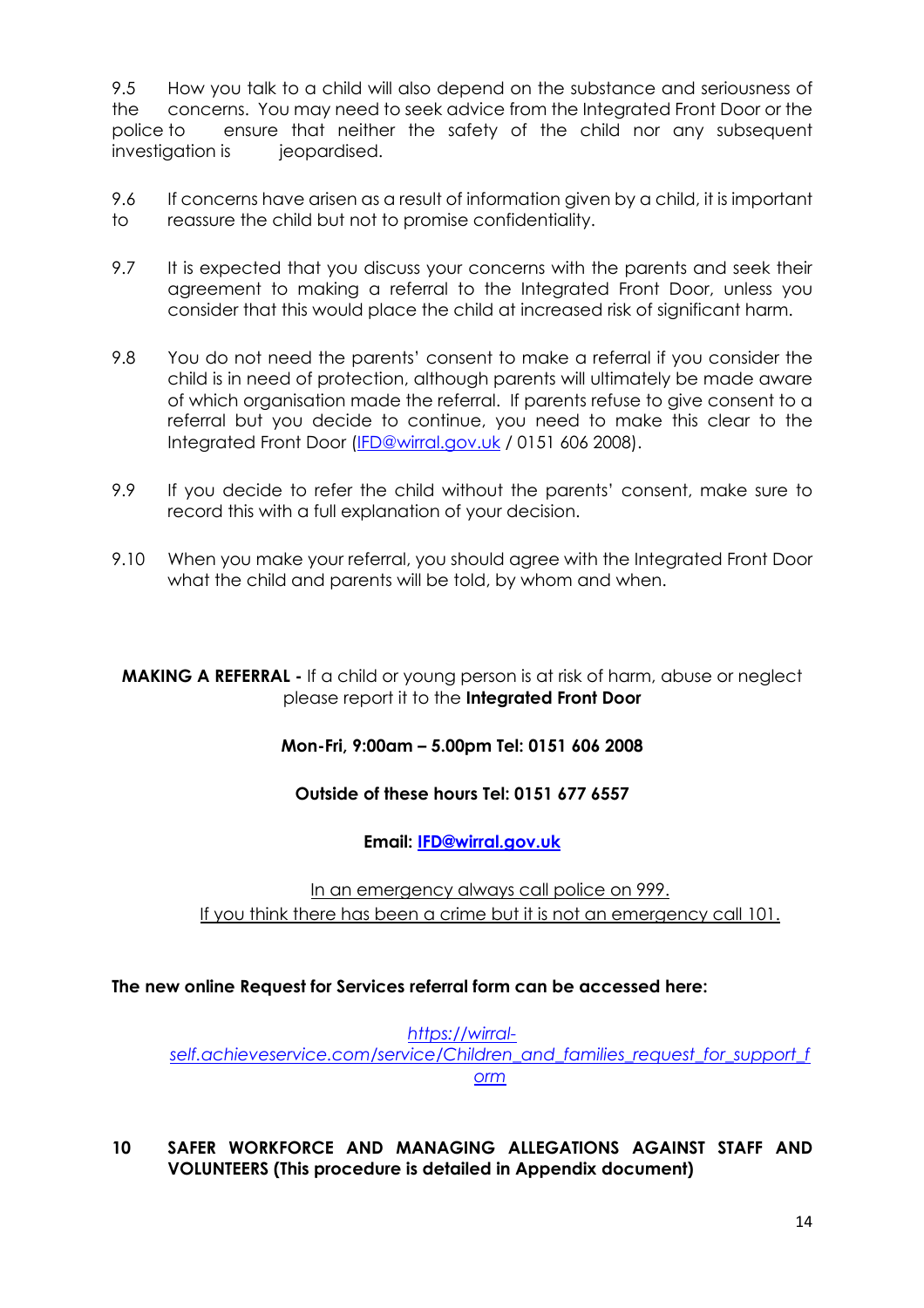10.1 We will prevent people who pose risks to children from working in our school by ensuring that all individuals working in any capacity at our school have been subjected to safeguarding checks in line with *Keeping Children Safe in Education: Statutory Guidance for Schools and Colleges, September 2021.* In addition to obtaining the DBS certificate described, anyone who is appointed to carry out teaching work will require an additional check to ensure they are not prohibited from teaching.

A check of any prohibition can be carried out using the Teacher Services' system that may be found here: *https://teacherservices.education.gov.uk/ (January 2018)*

Prohibition orders are described in the National College for Teaching and Leadership's (NCTL)

publication Teacher misconduct: the prohibition of teachers. It can be found here:

*https://www.gov.uk/government/publications/teacher-misconduct-the-prohibitionof-teachers--3*

- 10.2 We will ensure that agencies and third parties supplying staff provide us evidence that they have made the appropriate level of safeguarding checks on individuals working in our school. See Appendix document, for information on Single Central Record (SCR). The single central record must cover the following people: all staff, including teacher trainees on salaried routes, agency and third-party and supply staff who work at the school. The Single Central Record is located in a secure folder on the admin drive and is password protected. The Headteacher, School Business manager and Deputy have this password.
- 10.3 Every job description and person specification, and job advertisement will have a clear statement about the safeguarding responsibilities of the post holder. The school website will echo this within our 'work for us' section.

10.4 We will ensure that at least one member of every interview panel has completed safer recruitment training within the last 5 years.

- 10.5 We have a procedure in place to manage allegations against members of staff, supply staff and volunteers (and to respond to low level concerns) in line with WSCP procedures here: *allegations against staff procedure.* We will communicate with Local Authority Designated Officer (LADO), through consultations and referrals when needed
- 10.6 Supply teachers we will consider all allegations against an individual not directly employed by, where disciplinary procedures do not fully apply, (for example, supply teachers provided by an employment agency) and ensure allegations are dealt with properly and communication with supply agency and Local Authority Designated Officer (LADO) is continued throughout the investigation.
- 10.7 There is an agreed staff behaviour policy (sometimes called the code of conduct) which is compliant with 'Safer Working Practices', and includes -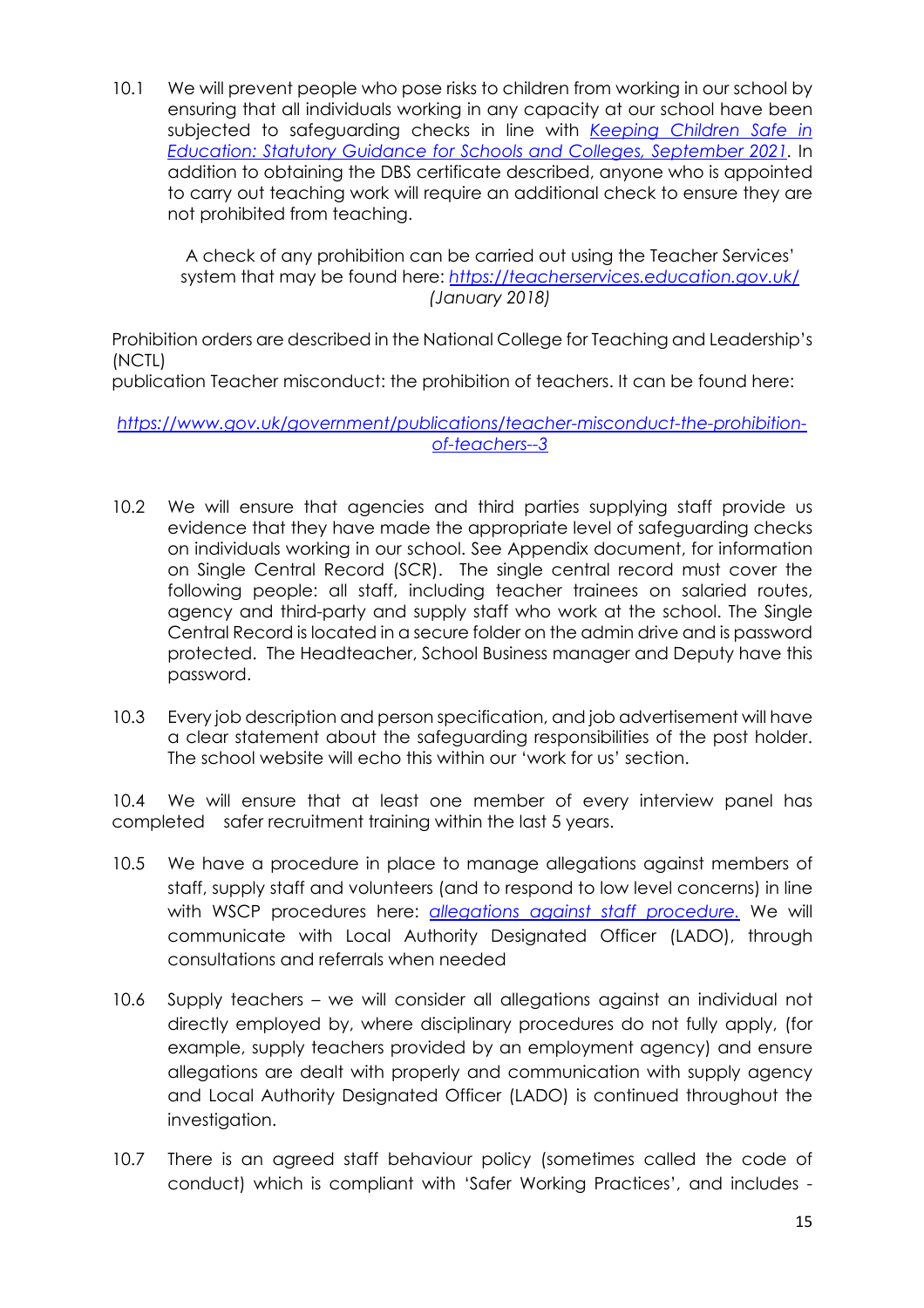acceptable use of technologies, staff/pupil relationships and communications including the use of social media. The staff behaviour policy is located in the Shared Staff Folder.

10.8. For agency and third party supply staff, schools and colleges must also include whether written confirmation has been received that the employment business supplying the member of supply staff has carried out the relevant checks and obtained the appropriate certificates, and the date that confirmation was received and whether any enhanced DBS certificate check has been provided in respect of the member of staff.

# **Further Guidance can be accessed:**

https://c-cluster-110.uploads.documents.cimpress.io/v1/uploads/13ecce28-e8f2- 49e9-83c6-c29337cd8071~110/original?tenant=vbu-digital

# **11 STAFF INDUCTION, TRAINING AND DEVELOPMENT**

- 11.1 All new members of staff, including newly-qualified teachers and teaching assistants, will be given induction that includes basic safeguarding training on how to recognise signs of abuse, how to respond to any concerns, e-safety and familiarisation with the safeguarding policy, staff code of conduct, Keeping Children Safe in Education: Statutory Guidance for Schools and Colleges, Part One, and other related policies. There are mechanisms in place, such as safeguarding updates, to assist staff to understand and discharge their role and responsibilities as set out in Part one of Keeping Children Safe in Education. Staff should also read, "Working Together to Safeguard Children." July 2018
- 11.2 The induction will be proportionate to staff members' roles and responsibilities
- 11.3 All Designated Safeguarding Leads (DSLs) will undergo updated DSL safeguarding training every two years. DSL's should undertake Prevent awareness training and disseminate the training to all staff
- 11.4 All staff members of the school will undergo face to face training (whole-school training) which is regularly updated and at least every three years. *All governors must undergo governor specific awareness training at least every two years – this is to be decided by the school / setting*. All staff will have access to WSCP multi-agency safeguarding training and e-learning. https://www.wirralsafeguarding.co.uk/training/
- 11.5 Staff members who miss the whole-school training will be required to undertake other relevant training to make up for it, e.g. by joining another school's wholeschool training, booking onto whole-school training mop-up sessions. To book mop up sessions visit safeguarding partnership website: https://www.wirralsafeguarding.co.uk/safeguarding-training-for-schools/
- 11.6 The nominated governor for safeguarding will undergo training prior to or soon after appointment to the role; this training will be updated every three years.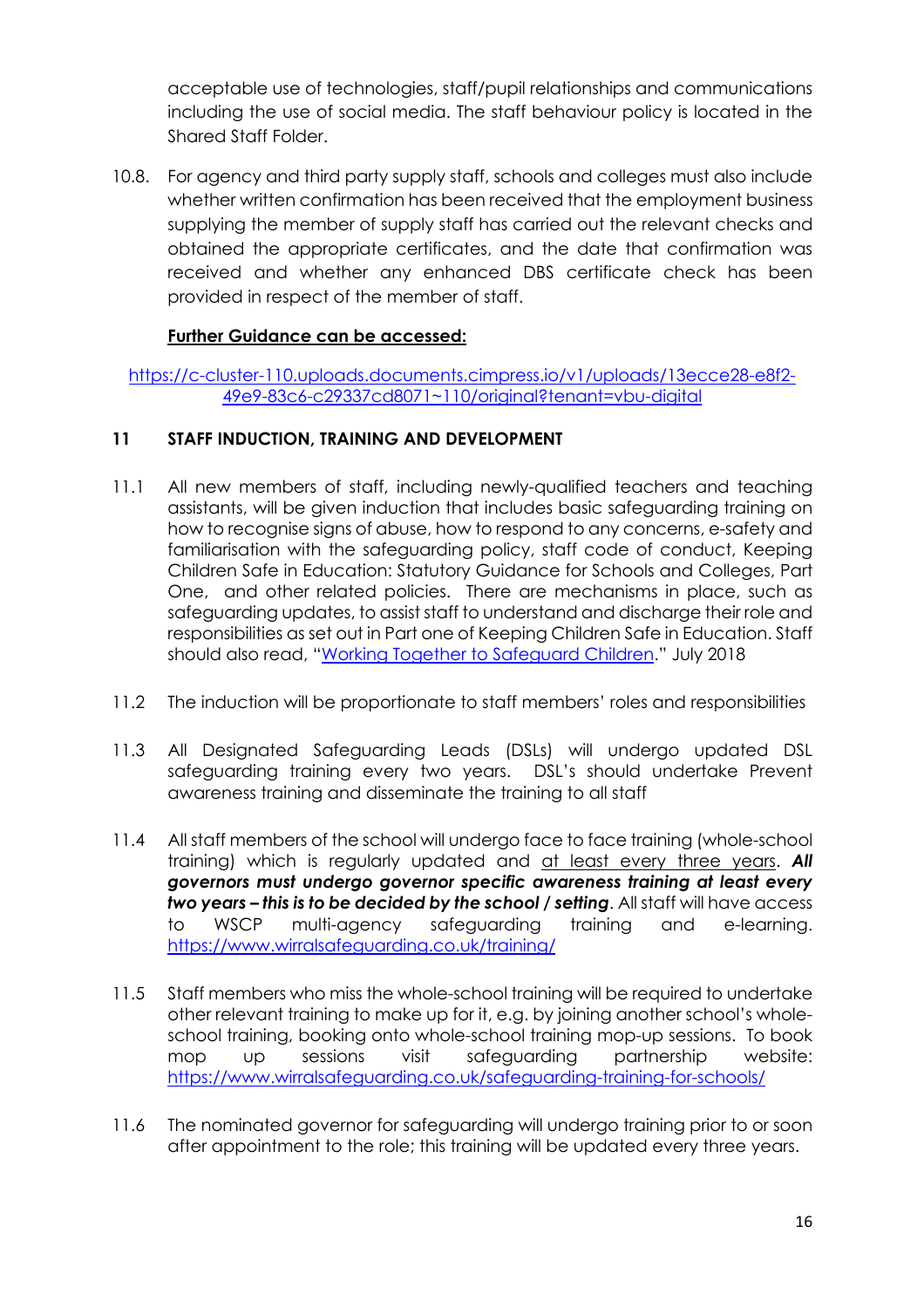- 11.7 We will ensure that staff members provided by other agencies and third parties, e.g. supply teachers and contractors, have received appropriate safeguarding training commensurate with their roles before starting work. They will be given the opportunity to take part in whole-school training if it takes place during their period of work for the school.
- 11.8 The Designated Safeguarding Lead will provide briefings to the school on any changes to safeguarding legislation and procedures and relevant learning from Safeguarding Practice Reviews (CSPR's) in line with Working Together 2018. These will occur annually or more frequently when necessary. *https://www.wirralsafeguarding.co.uk/professionals/serious-case-reviews/*

11.9 The school will maintain accurate and up to date records of staff induction and training.

#### **12 CONFIDENTIALITY, CONSENT AND INFORMATION SHARING**

- 12.1 We recognise that all matters relating to Safeguarding are confidential.
- 12.2 The head teacher or the Designated Safeguarding Lead will disclose any information about a pupil to other members of staff on a need-to-know basis only
- 12.3 All staff members must be aware that they cannot promise a child to keep key information a secret or to themselves which might compromise the child's safety or well-being.

12.4 All staff members have a professional responsibility to share information with other agencies in order to safeguard children.

12.5 All staff members who come into contact with children will be given appropriate training to understand the purpose of information sharing in order to safeguard and promote children's welfare.

- 12.6 We will ensure that staff members are confident about what they can and should do under the law, including how to obtain consent to share information and when information can be shared without consent.
- 12.7 Staff should not assume a colleague or another professional will take action and share information that might be critical in keeping children safe. They should be mindful that early information sharing is vital for effective identification, assessment and allocation of appropriate service provision. Information Sharing: Advice for Practitioners Providing Safeguarding Services to Children, Young People, Parents and Carers supports staff who have to make decisions about sharing information. This advice includes the seven golden rules for sharing information and considerations with regard to the Data Protection Act 2018 and General Data Protection Regulation (GDPR). If in any doubt about sharing information, staff should speak to the designated safeguarding lead or a deputy. Fears about sharing information must not be allowed to stand in the way of the need to promote the welfare, and protect the safety of children. (KCSIE 2021)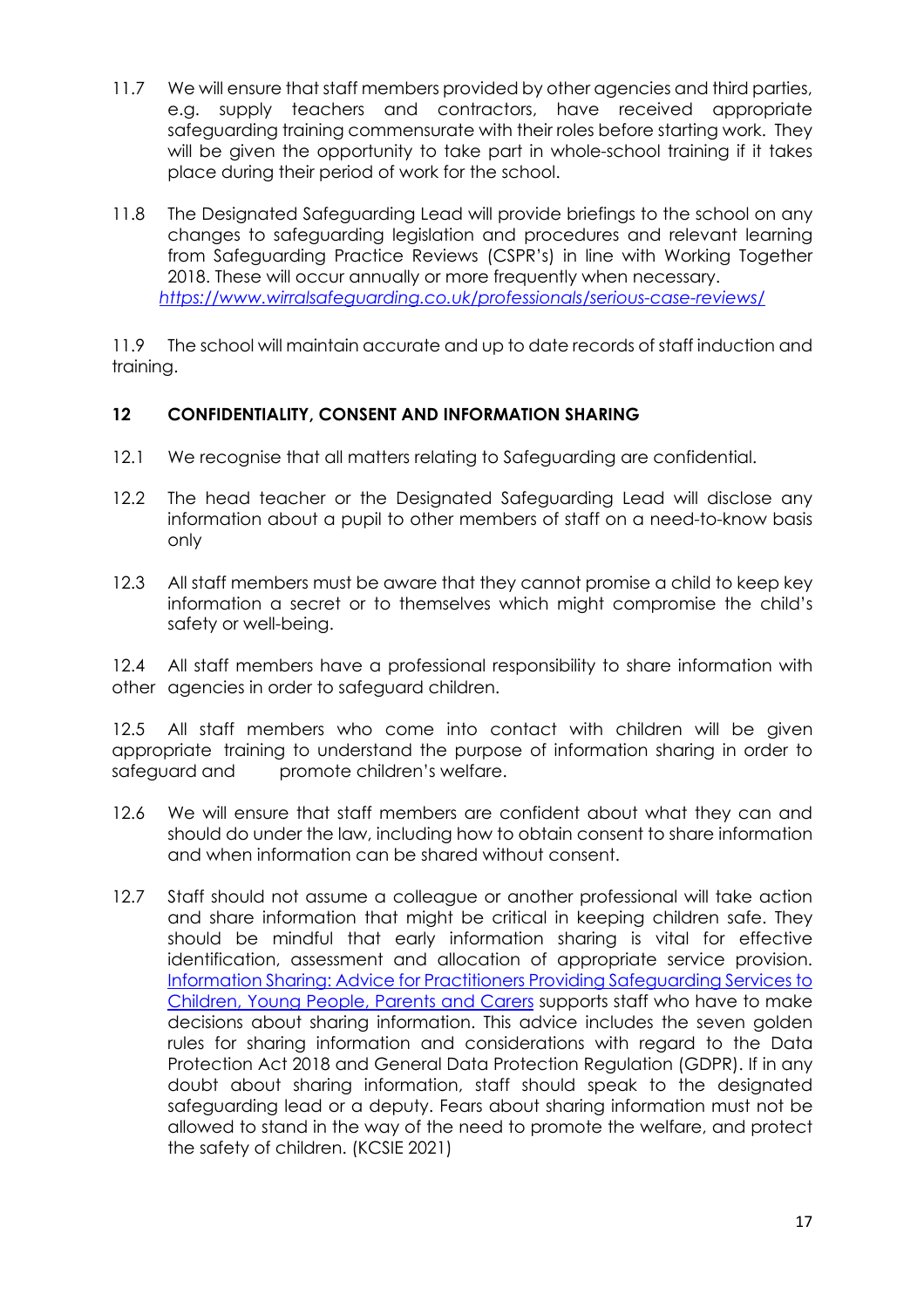#### **13 INTER-AGENCY WORKING**

13.1 We will develop and promote effective working relationships with other agencies, including agencies providing early help services to children, the police and Children's Social Care. Early help means providing support as soon as a problem emerges at any point in a child's life, from the foundation years through to the teenage years. For more information on Early Help click: https://www.wirralsafeguarding.co.uk/professionals/what-is-early-help/

13.2 We will ensure that relevant staff members participate in multi-agency meetings and forums, including child protection conferences and core groups, to consider individual children

13.3 We will participate in Child Safeguarding Practice Reviews (CSPR's), other reviews and file audits as and when required to do so by the Wirral Safeguarding Children Partnership. We will ensure that we have a clear process for gathering the evidence required for reviews and audits and embed recommendations into practice and compile required actions within agreed timescales.

#### **14 CONTRACTORS, SERVICE AND ACTIVITY PROVIDERS AND WORK PLACEMENT PROVIDERS**

- 14.1 We will ensure that contractors and providers are aware of our school's safeguarding policy and procedures. We will require that employees and volunteers provided by these organisations use our procedure to report concerns.
- 14.2 We will seek assurance that employees and volunteers provided by these organisations and working with our children have been subjected to the appropriate level of safeguarding checks in line with *Keeping Children Safe in Education: Statutory Guidance for Schools and Colleges, 2021.* If assurance is not obtained, permission to work with our children or use our school premises may be refused.
- 14.3 When we commission services from other organisations, we will ensure that compliance with our policy and procedures is a contractual requirement.

# **15 WHISTLE-BLOWING AND COMPLAINTS**

15.1 We recognise that children cannot be expected to raise concerns in an environment where staff members fail to do so. The school Whistle Blowing policy is located in the Shared Staff Folder.

Whistleblowing: guidance and code of practice for employers is located: *https://assets.publishing.service.gov.uk/government/uploads/system/uploads/attac*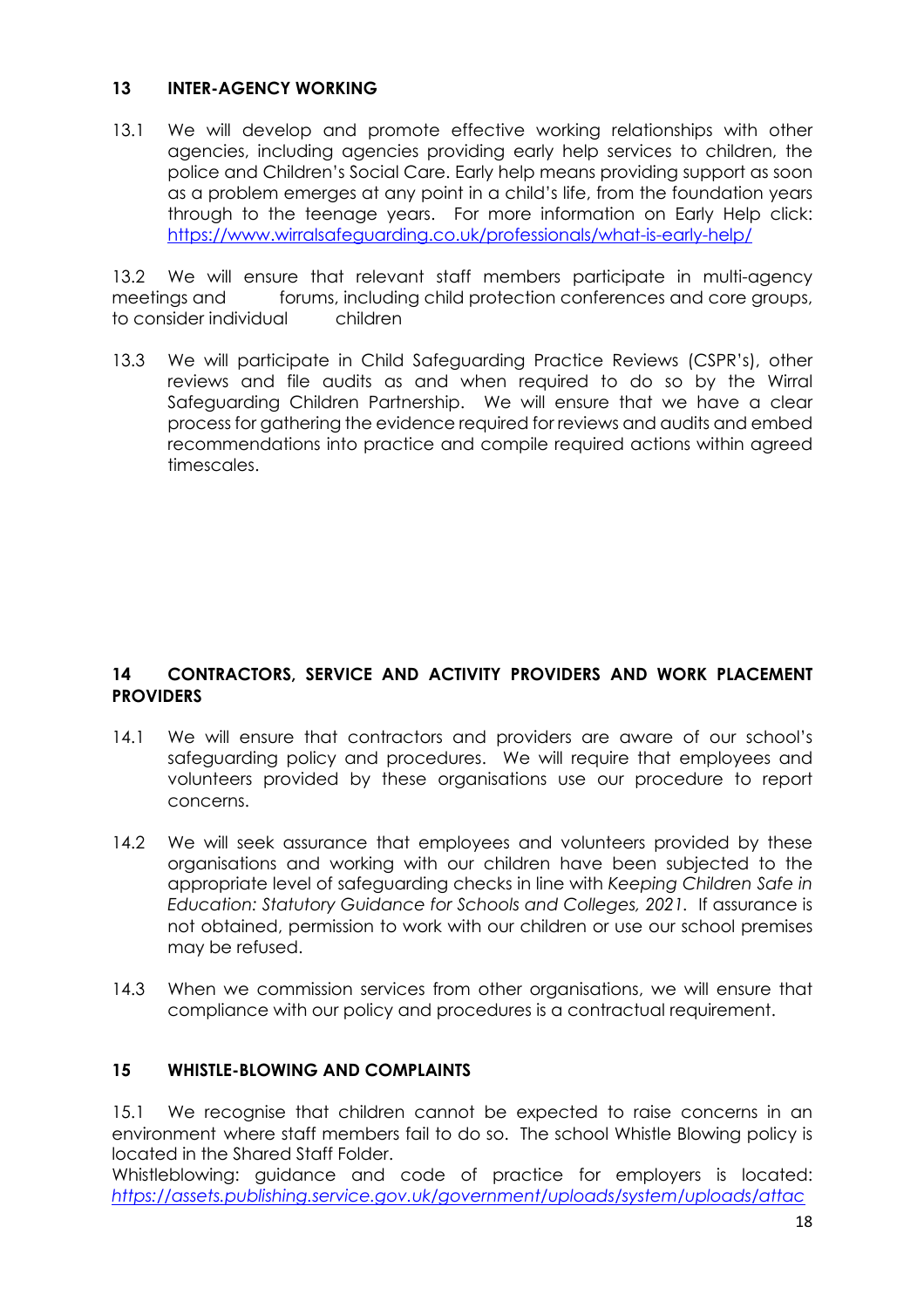*hment\_data/file/415175/bis-15-200-whistleblowing-guidance-for-employers-andcode-of-practice.pdf (March 2015)*

> Whistleblowing Advice Line is available for all worker - 0800 028 0285 - Email *help@nspcc.org.uk*

15.2 We will ensure that all staff members are aware of their duty to raise concerns, where they exist, about the management of Safeguarding, which does include the attitude or actions of colleagues. If necessary, they will speak with the head teacher, the chair of the governing body or with the Local Authority Designated Officer (LADO).

15.3 We have a clear reporting procedure for children, parents and other people to report concerns or complaints, including abusive or poor practice.

15.4 We will actively seek the views of children, parents and carers and staff members on our Safeguarding arrangements through surveys, questionnaires and other means.

#### **16 SITE SECURITY**

- 16.1 All staff members have a responsibility to ensure our buildings and grounds are secure and for reporting concerns that may come to light.
- 16.2 We check the identity of all visitors and volunteers coming into school. Visitors are expected to sign in and out in the office visitors' log and to display a visitor's badge while on the school site. Any individual who is not known or identifiable will be challenged for clarification and reassurance.
- 16.3 The school will not accept the behaviour of any individual, parent or anyone else, that threatens school security or leads others, child or adult, to feel unsafe. Such behaviour will be treated as a serious concern and may result in a decision to refuse the person access to the school site.

#### **17 QUALITY ASSURANCE**

- 17.1 We will ensure that systems are in place to monitor the implementation of and compliance with this policy and accompanying procedures.
- 17.2 We will complete an audit of the school's safeguarding arrangements at frequencies specified by the Wirral Safeguarding Children Partnership and using the Section 175 online audit tool provided by them for this purpose. More information including how to register for the audit: *https://www.wirralsafeguarding.co.uk/professionals/section-11-175-audit/*